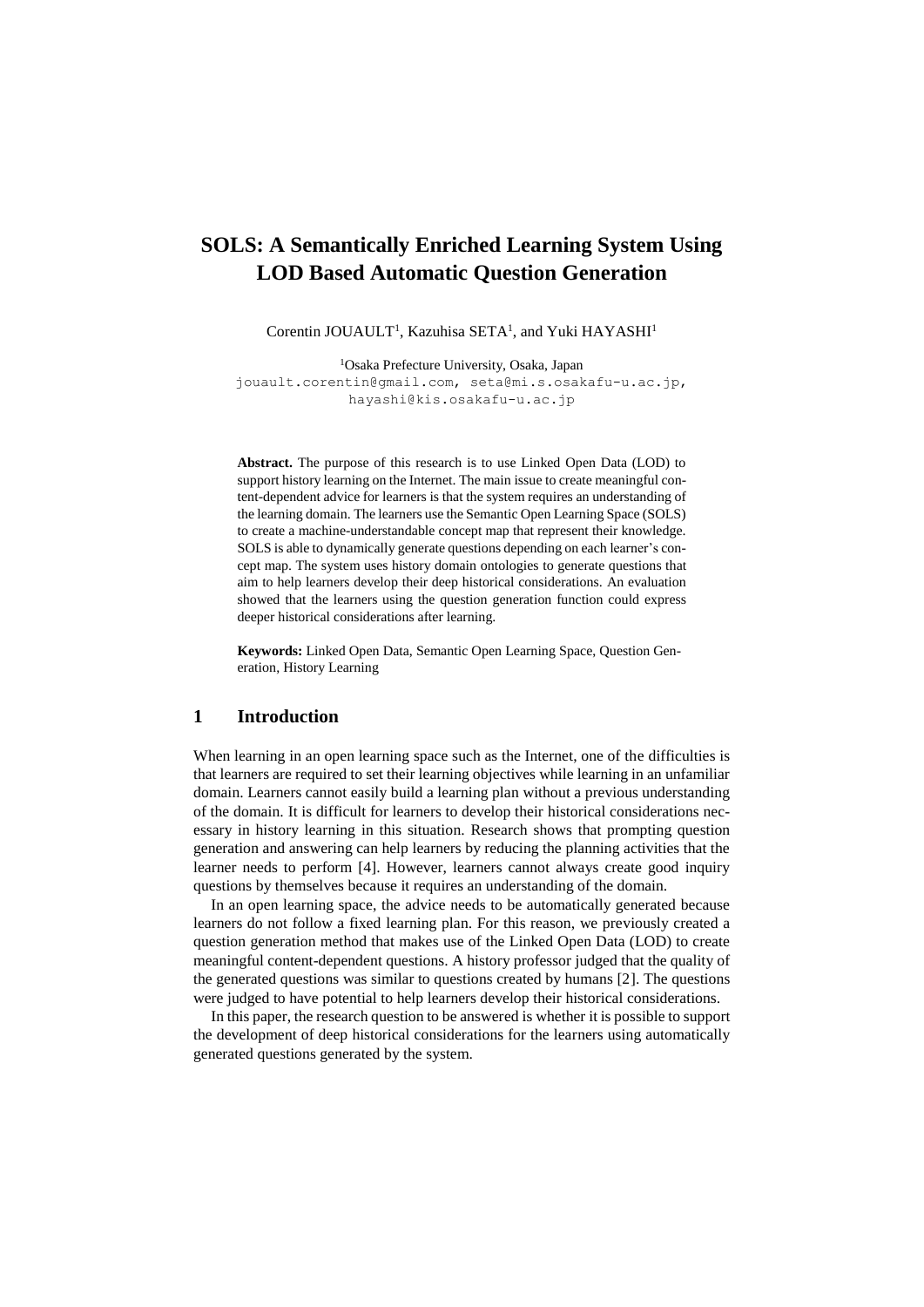

**Fig. 1.** System interface

### **2 SOLS: Semantic Open Learning Space**

The interface of the system shown in Fig. 1 is designed to support learners in selfdirected learning of history. It provides learning materials in natural language in Fig. 1(a) and a space that learners can use to build their concept map, shown in Fig. 1(b), representing their knowledge. Questions are available but only appear if the learner requests them.

The concept map represents the learners' understanding states and reflect their interests [3]. One of the advantage of our concept map is that it is machine understandable even built in make open learning space because it is built using data from the LOD. The concept map is designed for history learning and include an automatically generated timeline of events (in orange). The learners can add concepts to their map by selecting them in the document. They can also add relations (represented by lines with the type of relation) between concepts by interacting with the concept map.

When using SOLS, learners can request questions to support their learning at any time. The questions appear the question window (c) at the learner's request. If a learner is interested in a question, it becomes a learning objective to be reached. Learners answer the chosen question in Fig. 1(d). The questions generated by the system require learners to think and integrate their knowledge. The generated questions are complex questions with no unique answer such as "*How would World War II (WWII) have been difference without Adolf Hitler?*" or "*How did the events happening in Iwo Jima*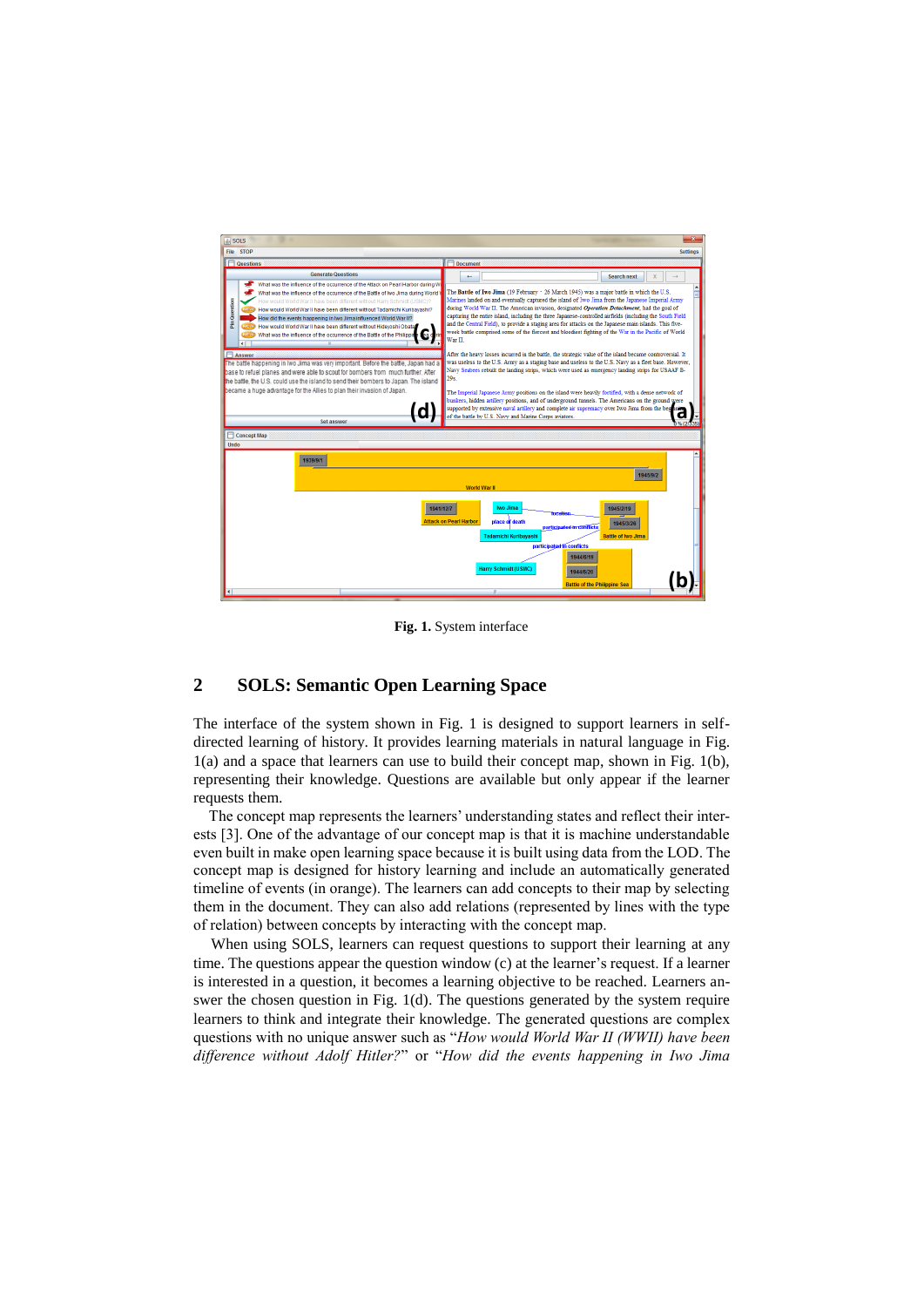*changed the course of WWII?*" Asking question helps learners develop their historical considerations even without giving an answer [1]. By repeating this process, they build their understanding by performing inquiry-based learning in open learning space.

The questions generated by the system were previously evaluated [2] to be of a quality high enough to trigger historical thinking. The learners have access to good quality questions to direct their learning and their learning should be improved. In addition, SOLS can adapt questions to learners by referring to their concept map. Thus, the generated questions should always lead learners to new information.

# **3 Evaluation**

This evaluation involved 24 Japanese university students separated in two homogeneous groups of 12 learners each to form the control and experimental groups depending on their results to a basic knowledge test about WWII. Because this experiment focuses on the validity of the question support for step-by-step clarification of the effects, both group used the system to build a concept map. The learners in the experimental group (ExpG) can request questions at any time to support their learning, while learners in the control group (CtrlG) do not have access to questions even if they can build their own concept maps.

The main experiment is an inquiry-based learning task to learn about WWII in 90 minutes. Learners are instructed, before the main learning phase, that they will have to write a report about their historical considerations on WWII after learning. Both groups are informed about the report and are instructed to study with that objective in mind. The essay report aims to evaluate whether the question support gives positive effects on learners to prompt their deep historical considerations. The subject of the report is kept simple: "Describe your historical considerations about WWII" By giving an abstract subject, the differences between levels of thinking of the learners becomes more visible.

To judge the quality of the reports, a history professor graded the reports and categorized them into 5 categories depending of their contents. Table 1 shows the number of reports categorized into respective each category. Each category represents:

- 1. Personal feeling: the report describes the learners' personal feeling about the events.
- 2. Fact enumeration: the report is mostly a list of facts described with little historical considerations made by the learner.
- 3. Lesson learned: the report describes the lesson that should be learned from the events and makes the connection between the events and the current situation.
- 4. Historical considerations: the report describes historical considerations about the topic. The report contains the results of deep historical thinking from the learner.
- 5. Irrelevant: the report's contents are off topic.

Even though the difference of knowledge between both groups was not large enough to show significant difference in the grades (from 1 to 5) of the reports (CtrlG average: 2.08, ExpG average: 2.33), the results clarify the question support has a meaningful effect on the content of the reports even by the short term use of the system. Most